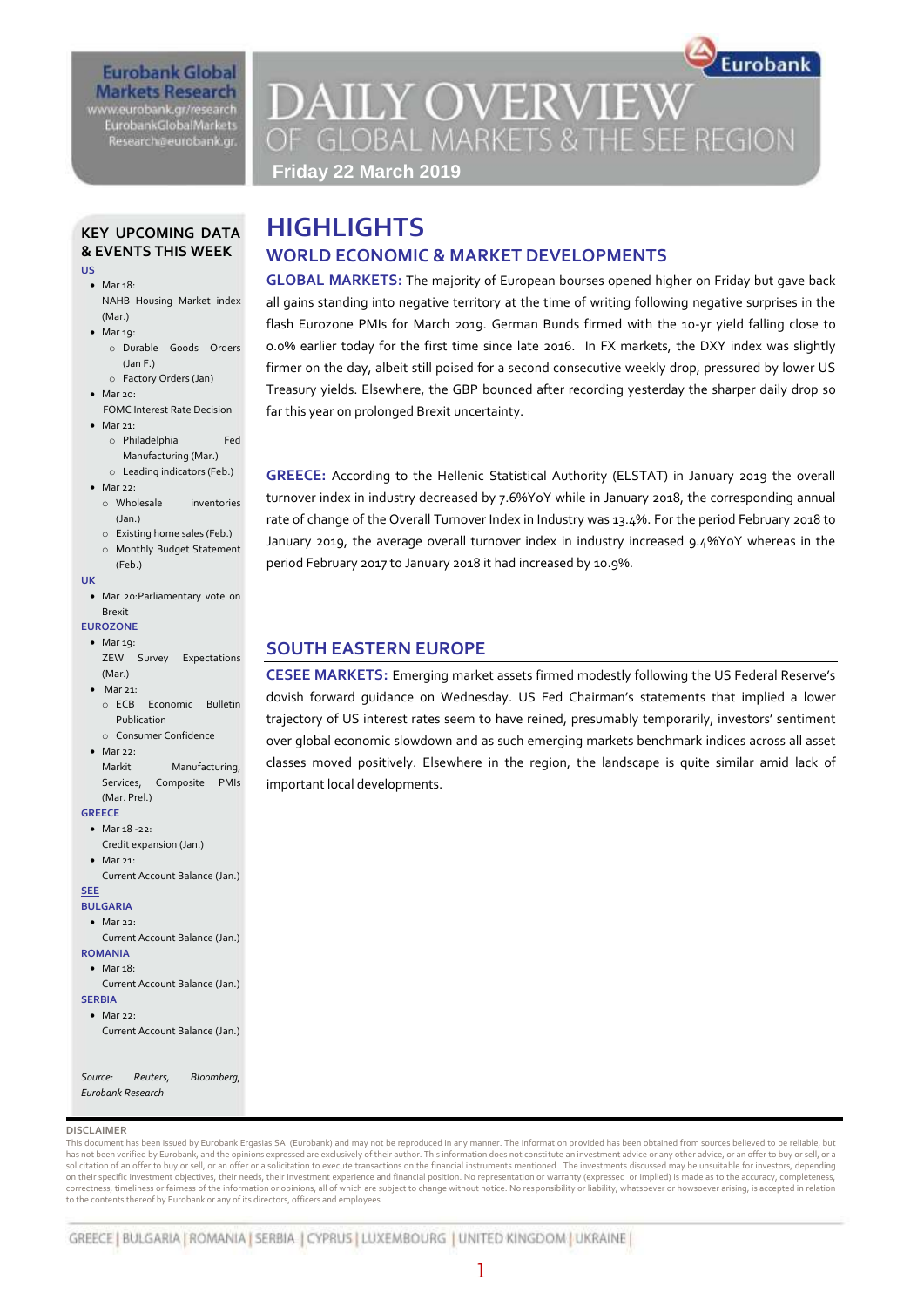**Y OVERVIEW GLOBAL MARKETS & THE SEE REGION** 



<u>Friday 22 March 2019 </u>







*Source: Reuters, Bloomberg, Eurobank Research*

## **Latest world economic & market developments**

### **GLOBAL MARKETS**

**GREECE**

The majority of European bourses opened higher on Friday but gave back all gains standing into negative territory at the time of writing following negative surprises in the flash Eurozone PMIs for March 2019. Flash Services PMI Activity Index came in at a two-month low of 52.7, as expected, from February's 52.8. However, flash Manufacturing PMI Output Index dipped further into negative territory coming in at a lower than expected 47.4, the lowest in near six years, from 49.4 in February. In reaction to the above, German Bunds firmed, with the 10-yr yield falling close to 0.0% earlier today for the first time since late 2016. Along these lines, US Treasuries retained a firm tone in early European trade as investors continue to digest the more dovish than expected outcome of this week's FOMC monetary policy meeting. Long-dated US paper continued to outperform with the 10-yr yield hovering around 2.50% at the time of writing, the lowest since early January 2018. As a result, the 2/10-yr yield curve undertook some further bullish narrowing for the sixth consecutive session with the respective spread standing close to a four-month low of 12bp. A string of positive US data releases yesterday, which somewhat eased worries over an economic hard-landing in the US, was shrugged off. The Conference Board's leading economic index rose by 0.2%MoM in February, marking the first increase in the last five months and initial jobless claims fell by a higher than expected 9,000 to a seasonally adjusted 221,000 in the week ended March 16, pointing to still positive labor market conditions, although the pace of employment growth has slowed over the last few months. The Philly Fed Business Conditions Index rebounded sharply in March, shifting back into positive territory to a higher than expected 13.7 from -4.1 in February, the first negative reading since May 2016. However, the breakdown of the survey was less rosy than the headline revealing a sharp drop in the six-month business conditions index and a subdued recovery in new orders. In FX markets, the DXY index was slightly firmer on the day, albeit still poised for a second consecutive weekly drop, pressured by lower US Treasury yields. Elsewhere, the GBP bounced after recording yesterday the sharper daily drop so far this year on prolonged Brexit uncertainty. The EU27 leaders unanimously agreed to extend the Article 50 deadline to 22 May on the condition that UK Prime Minister Theresa May's Brexit deal will be approved by the House of Commons next week. Should the deal be rejected again, a further extension to 12 April will be granted by when the UK government will have to provide the EU Council with a way forward.

#### [ppetropoulou@eurobank.gr](mailto:ppetropoulou@eurobank.gr)

According to the Hellenic Statistical Authority (ELSTAT) in January 2019 the overall turnover index in industry decreased by 7.6%YoY while in January 2018, the corresponding annual rate of change of the Overall Turnover Index in Industry was 13.4%. It is reminded that the s.a. IHS Markit Greece Manufacturing PMI registered 53.7 in January, slightly down from 53.8 in December, but broadly in line with the levels seen since the middle of 2018 while in February it stood at 54.2. Furthermore, according to the EC business and consumer survey data, in January 2019 confidence in industry had improved by 0.4 units. For the period February 2018 to January 2019, the average overall turnover index in industry increased 9.4%YoY whereas in the period February 2017 to January 2018 it had increased by 10.9%. As regards the sub-indices of the industrial sections, in January 2019 the turnover index in mining and quarrying decreased by 24.1%YoY, while the turnover index in manufacturing dropped by 7.4%.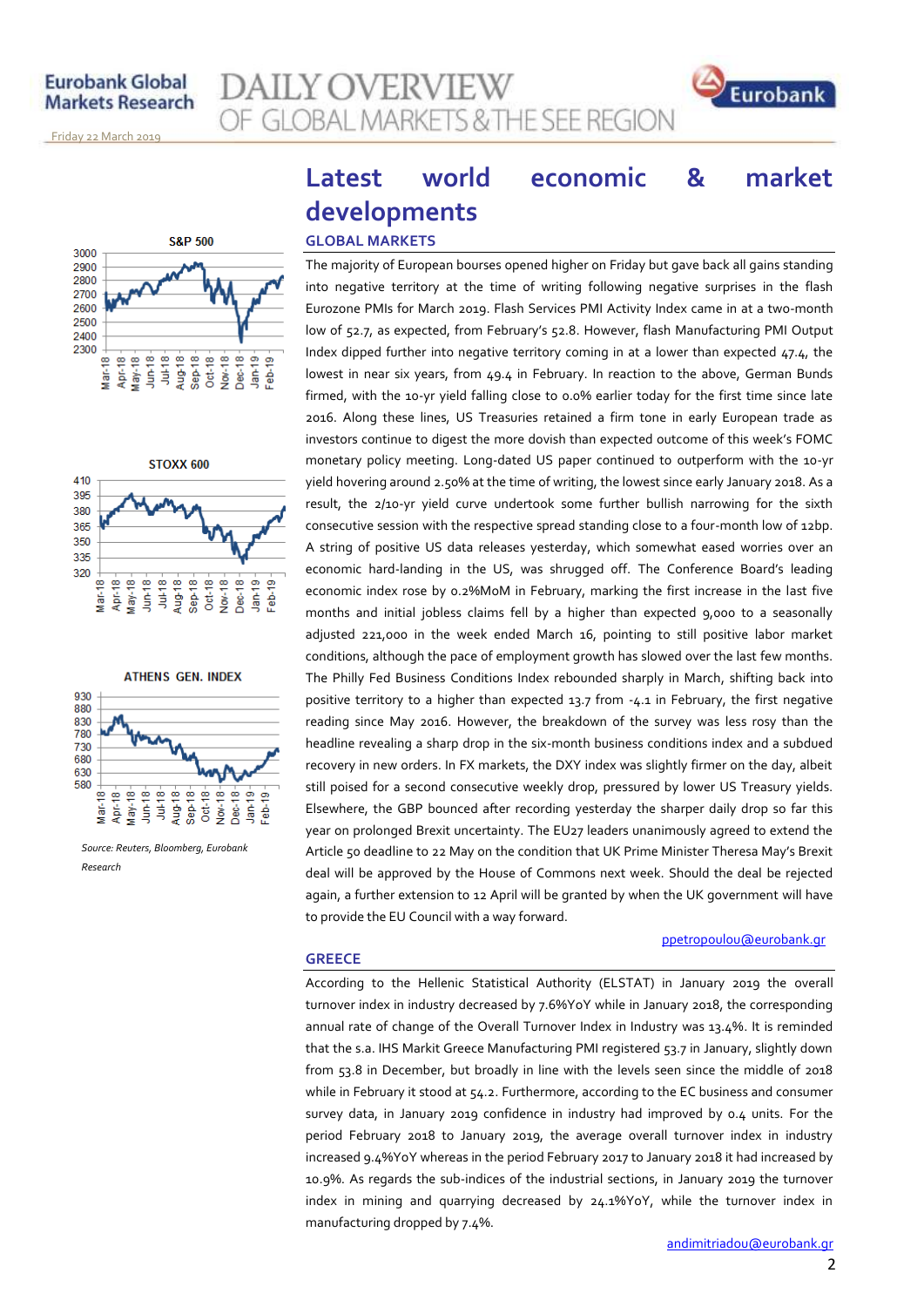### **Eurobank Global Markets Research**

<u>Friday 22 March 2019 </u>

| <b>BULGARIA: Indicators</b> | 2016   | 2017e             | 2018f  |
|-----------------------------|--------|-------------------|--------|
| Real GDP growth %           | 3.9    | 3.8               | 3.8    |
| $CPI$ (pa, yoy %)           | $-0.8$ | 21                | 2.4    |
| <b>Budget Balance/GDP*</b>  | 1.6    | 0.8               | $-1.0$ |
| Current Account/GDP         | 5.4    | 5.0               | 4.5    |
| <b>EUR/BGN</b> (eop)        | 1.9558 |                   |        |
|                             |        | 2016 current 2017 |        |
| Policy Rate (eop)           |        | N/A               |        |

*\* on a cash basis*

*Source: Reuters, Bloomberg, Eurobank Research, National Authorities*



| <b>Credit Ratings</b> |                 |                |            |  |
|-----------------------|-----------------|----------------|------------|--|
| L-T ccy               | Moody's         | <b>S&amp;P</b> | Fitch      |  |
| <b>SERBIA</b>         | Ba3             | <b>BB</b>      | <b>BB</b>  |  |
| <b>ROMANIA</b>        | Baa3            | BBB-           | BBB-       |  |
| <b>BULGARIA</b>       | Baa2            | BBB-           | <b>BBB</b> |  |
| <b>CYPRUS</b>         | Ba <sub>2</sub> | BBB-           | $BB+$      |  |

## **Latest economic & market developments in the CESEE region**

### **CESEE MARKETS**

**AILY OVERVIEW** 

OF GLOBAL MARKETS & THE SEE REGION

Emerging market assets firmed modestly following the US Federal Reserve's dovish forward guidance on Wednesday. Jerome Powell's statements that implied a lower trajectory of US interest rates seem to have reined, presumably temporarily, investors' sentiment over global economic slowdown and consequently Emerging markets MSCI equity index concluded yesterday's session marginally higher at 1.070 after touching almost weeks ago a 7 month high at 1.071. The respective currency index stood at 1.653, continuing a 4 days positive streak and approaching end of January's level at 1.656, which is considered a nine month high.

Concluding, pressure on emerging markets sovereign bond spreads also eased with the JP Morgan Emerging markets Bond Index (EMBI plus) moving lower by 1% and returning to end of January's mid-levels.

Elsewhere in the region, the landscape is quite similar amid lack of important data announcements. Most regional currencies firmed modestly against the euro apart from the Polish Zloty, which concluded yesterday's session depreciated by 0.15% but has kicked off the day on a positive footing, standing at the time of writing at 4.290 compared to yesterday's 4.285 closing price. Most regional bourses such as in Prague, Bucharest and Belgrade posted insignificant gains while equity markets in Budapest and Sofia closed marginally in the red.

This week's regional calendar was rather light filled with current account balance data for January. The week concludes with Serbia's reading, which will be released later today by the National Bank of Serbia (NBS).

[mkasola@eurobank.gr](mailto:mkasola@eurobank.gr)

Eurobank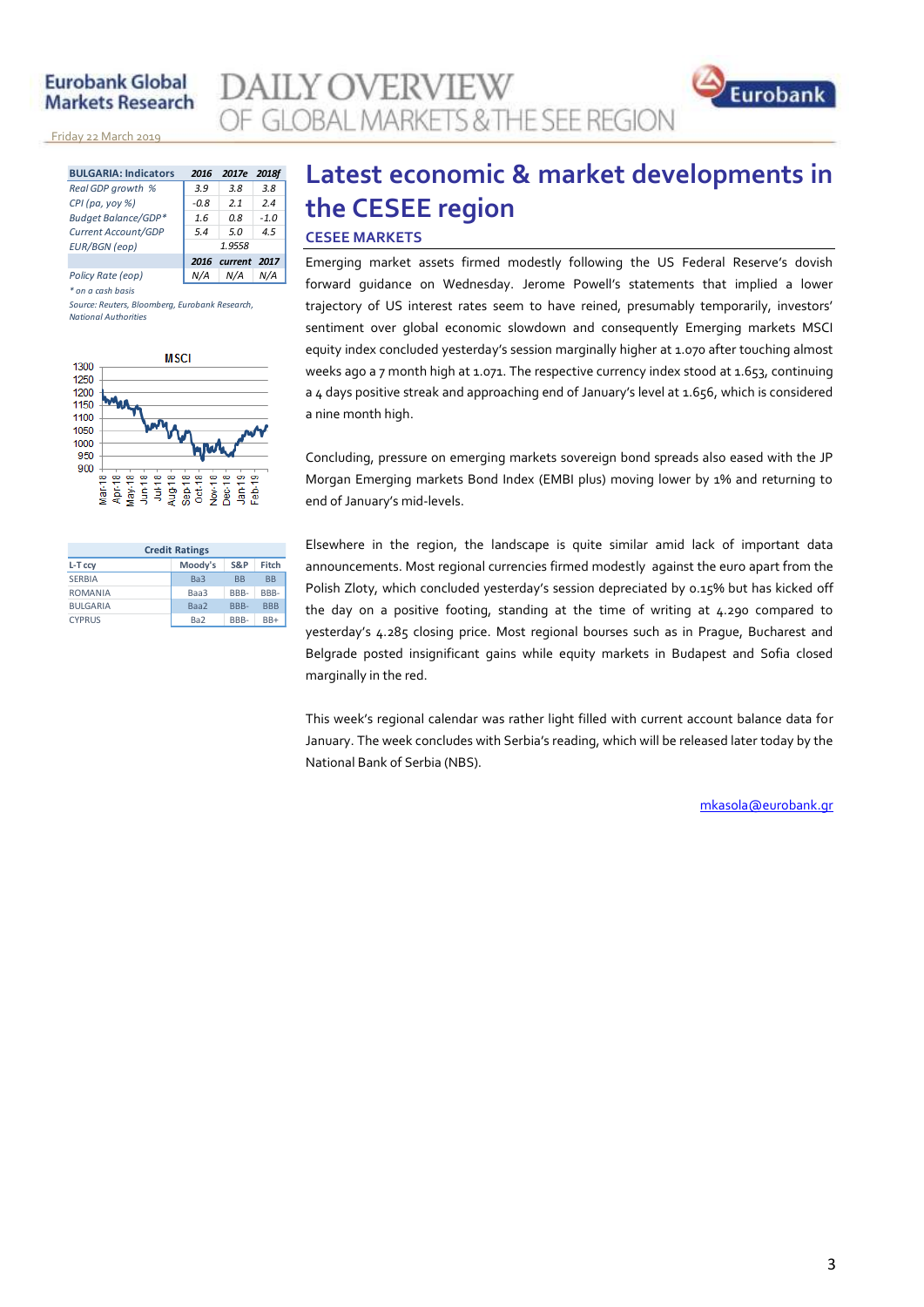## **Eurobank Global Markets Research**

## **DAILY OVERVIEW GLOBAL MARKETS & THE SEE REGION**



<u>Friday 22 March 2019 </u>



#### *Source: Reuters, Bloomberg, Eurobank Economic Analysis and Financial Markets Research Data updated as of 10:05 EEST*